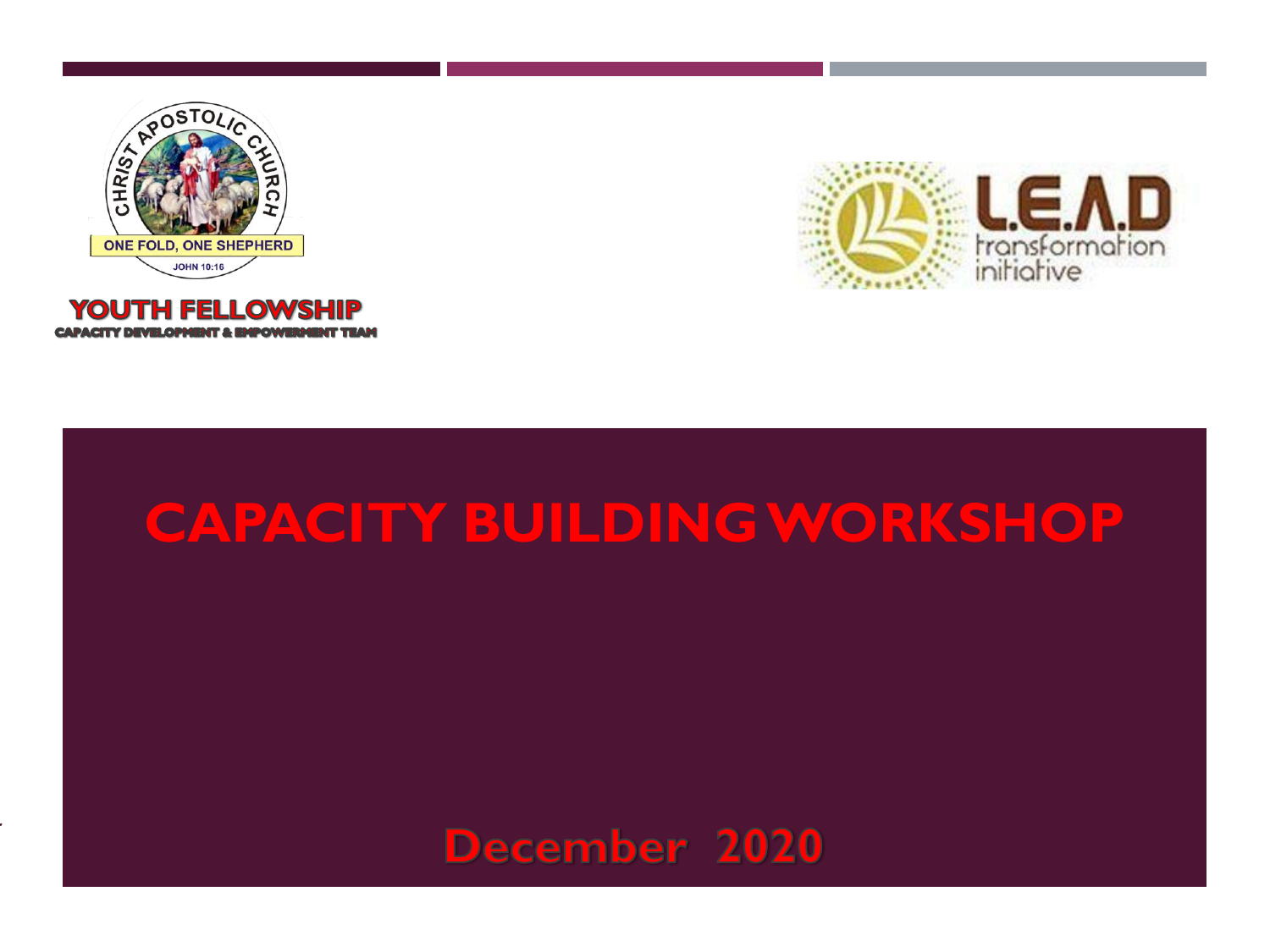### **INTRODUCTION**

- ❖ **The leadership of CAC Youth Fellowship led by Pst. S. O. Gbuyiro set up the Capacity development and Empowerment committee to conceptualise, manage and execute various initiatives to support the empowerment of CAC youths**
- ❖ **This Initiative is in conjunction with and facilitated by the Lead Transformation Initiative (LTI)**
- ❖ **The Capacity development workshop will be in 2 phases.**
- ❖ **All participants will need to successfully complete the two phases to access the support from CACYOF and LTI.**
- ❖ **The workshops are world-class in scope, delivery and impact and has been highly subsidised by LTI and CACYOF**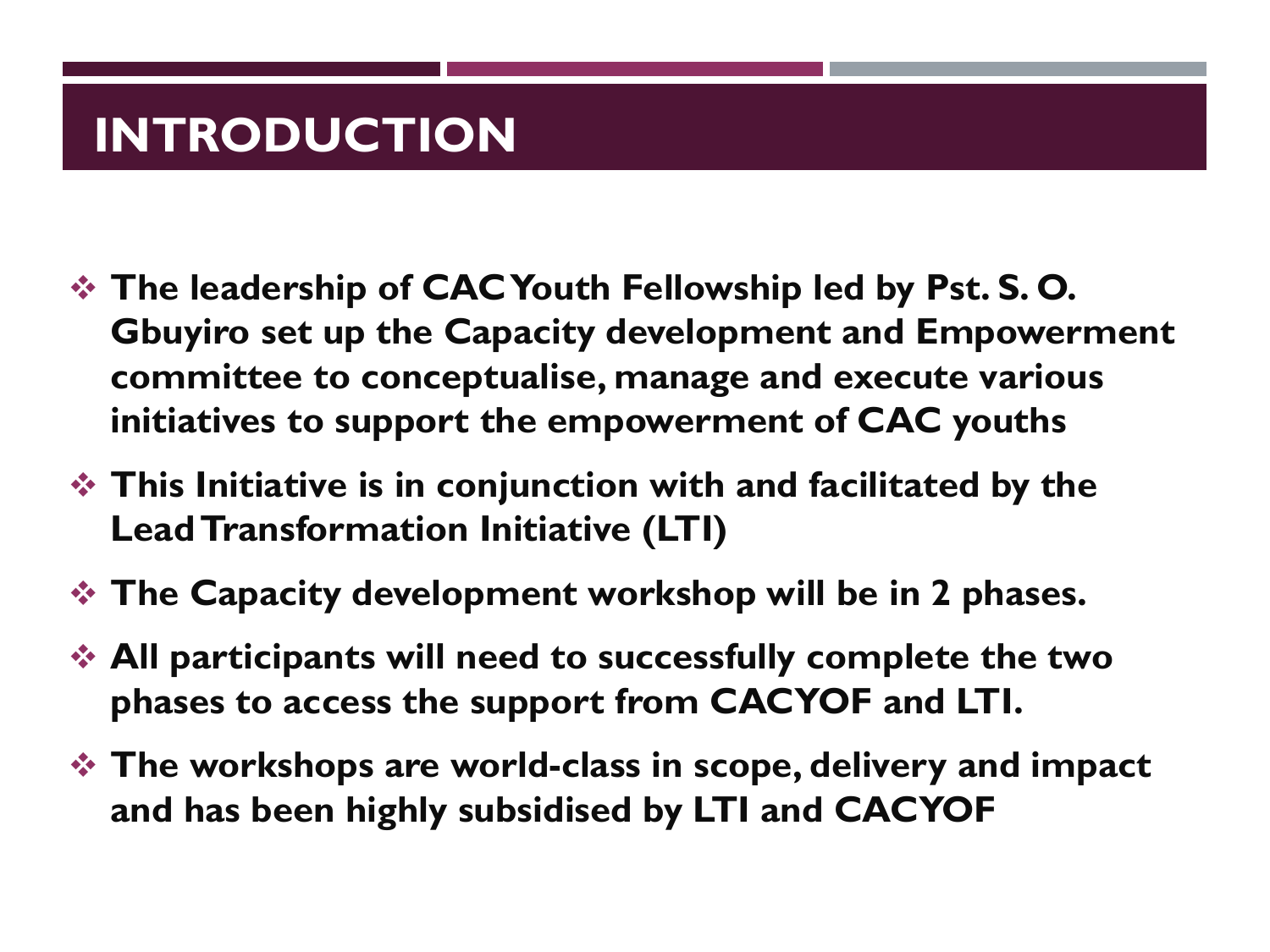

## **IDEA SPARK**

### **WORKSHOP OVERVIEW**

- Duration: One week
- Mode: In Person Fully Residential
- **Diective: Participants will be exposed** to the principle and process of ideation, self discovery, Success principles and Personal development.
- At the end of this Phase, participants will be well equipped to determine their next line of action in terms of entrepreneurship and/or career development.
- The workshop will involve rigorous training sessions, numerous assignments and team deliverables
- Only those who successfully complete this phase will be qualified to move to phase 2 if interested.
- Certificate of completion will be issued to participants.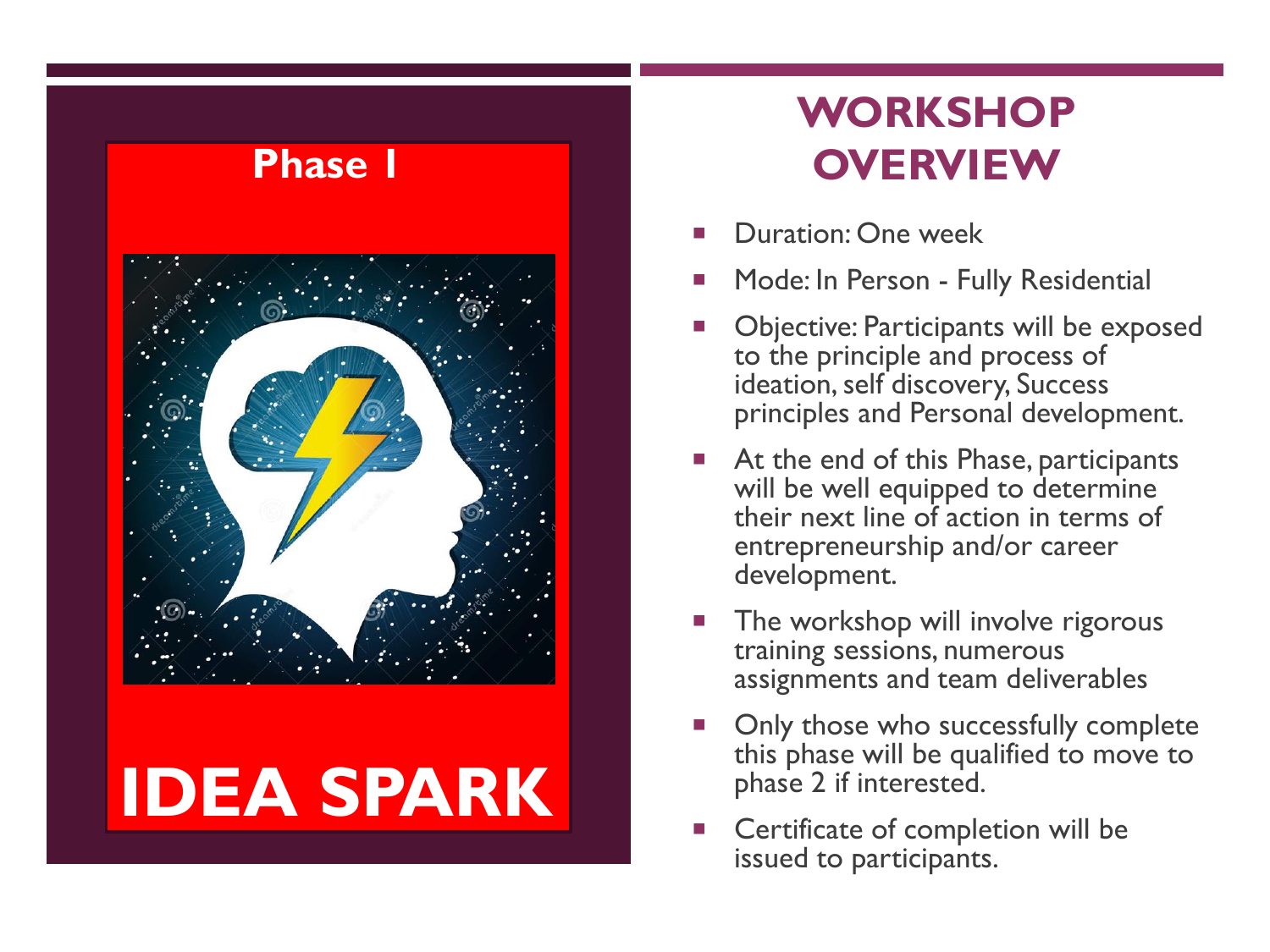

# **Agricultural Bootcamp**

**WORKSHOP OVERVIEW** 

- Duration: 6 Months
- Mode: In Person Fully Residential
- Objective: Participants will be exposed to world-class agricultural and leadership transformation training to expose them to current technological trends in agriculture.
- At the end of the training, empowerment schemes are available that can be leveraged for starting up.
- Program includes 3 month class intensive training and 3 months field hand-on exposure.
- The workshop will involve rigorous training sessions, numerous assignments and team deliverables
- Only those who successfully complete this phase will be qualified for seed start-up capital facilitated by CACYOF/LTI.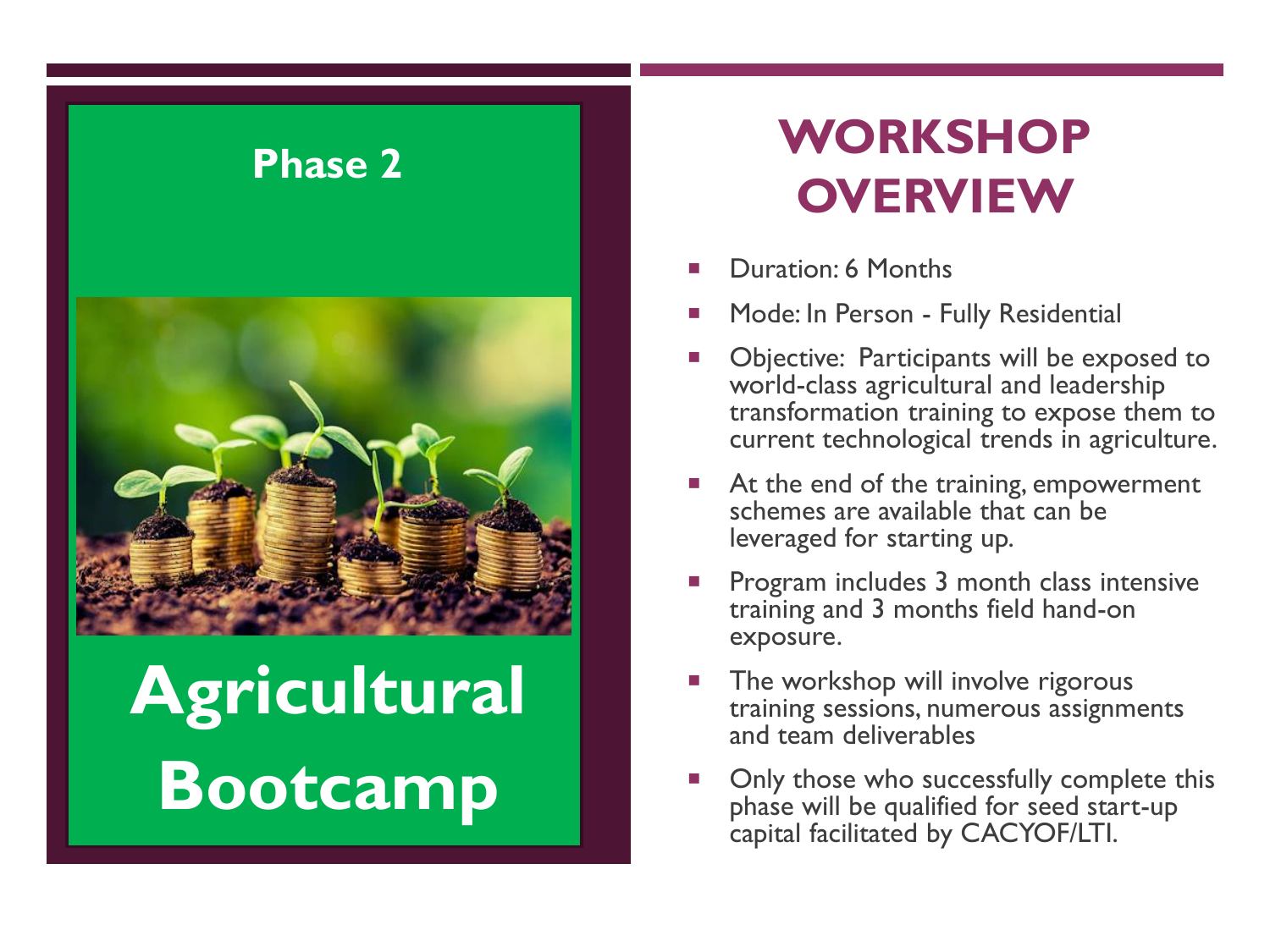### COST IMPLICATION

#### **Phase I**

| <b>IDEA SPARK</b>                                        | <b>PHASE I - Cost per Participants</b><br>N50, 000 for registration/training materials and Accommodation<br>N500 estimated feeding fee per day<br>LTI/CACYOF has undertaken to subsidise this price for each<br>CACYOF participants to N15,000 to cover registration/training<br>materials and accommodation.  |
|----------------------------------------------------------|----------------------------------------------------------------------------------------------------------------------------------------------------------------------------------------------------------------------------------------------------------------------------------------------------------------|
|                                                          |                                                                                                                                                                                                                                                                                                                |
| <b>Phase 2</b><br><b>Agricultural</b><br><b>Bootcamp</b> | <b>PHASE 2 – Cost per Participants</b><br>N300, 000 for registration/training materials and Accommodation<br>N500 estimated feeding fee per day<br>LTI/CACYOF has undertaken to subsidise this price for each<br>CACYOF participants to N50,000 to cover registration/training<br>materials and accommodation. |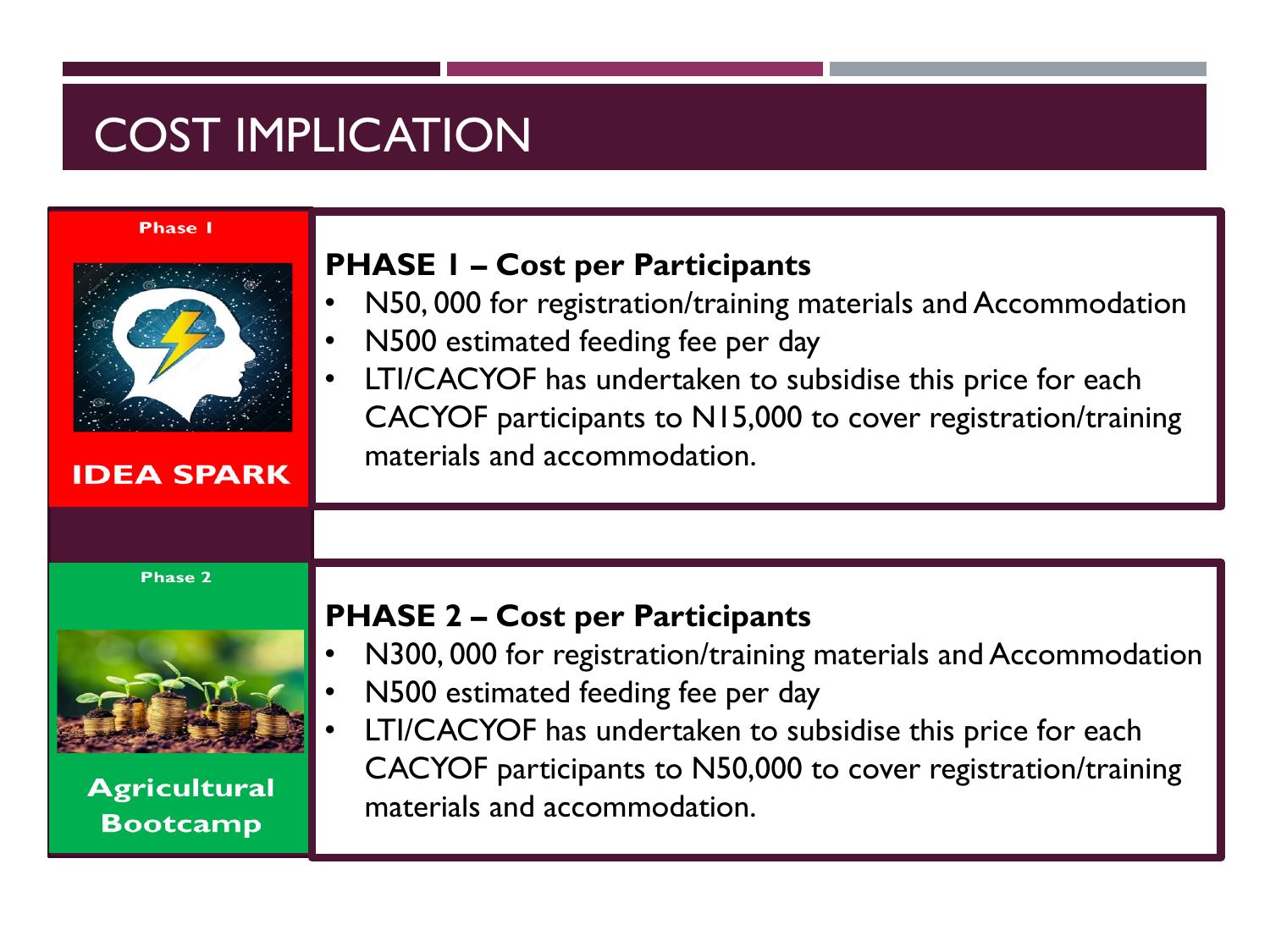### INCENTIVES

Successful participants of phase 2 bootcamp are eligible to access seed start-p capital as interest free loans through the joint –effort of CACYOF/LTI.

### **Condition precedent are as follows:**

- Full payment of Phase 1/2 subsidised registration fees
- Names of two guarantors with appreciable bank deposits
- Letter of identification or recommendation duly signed by Regions Youth coordinator
- Signed loan repayment agreement form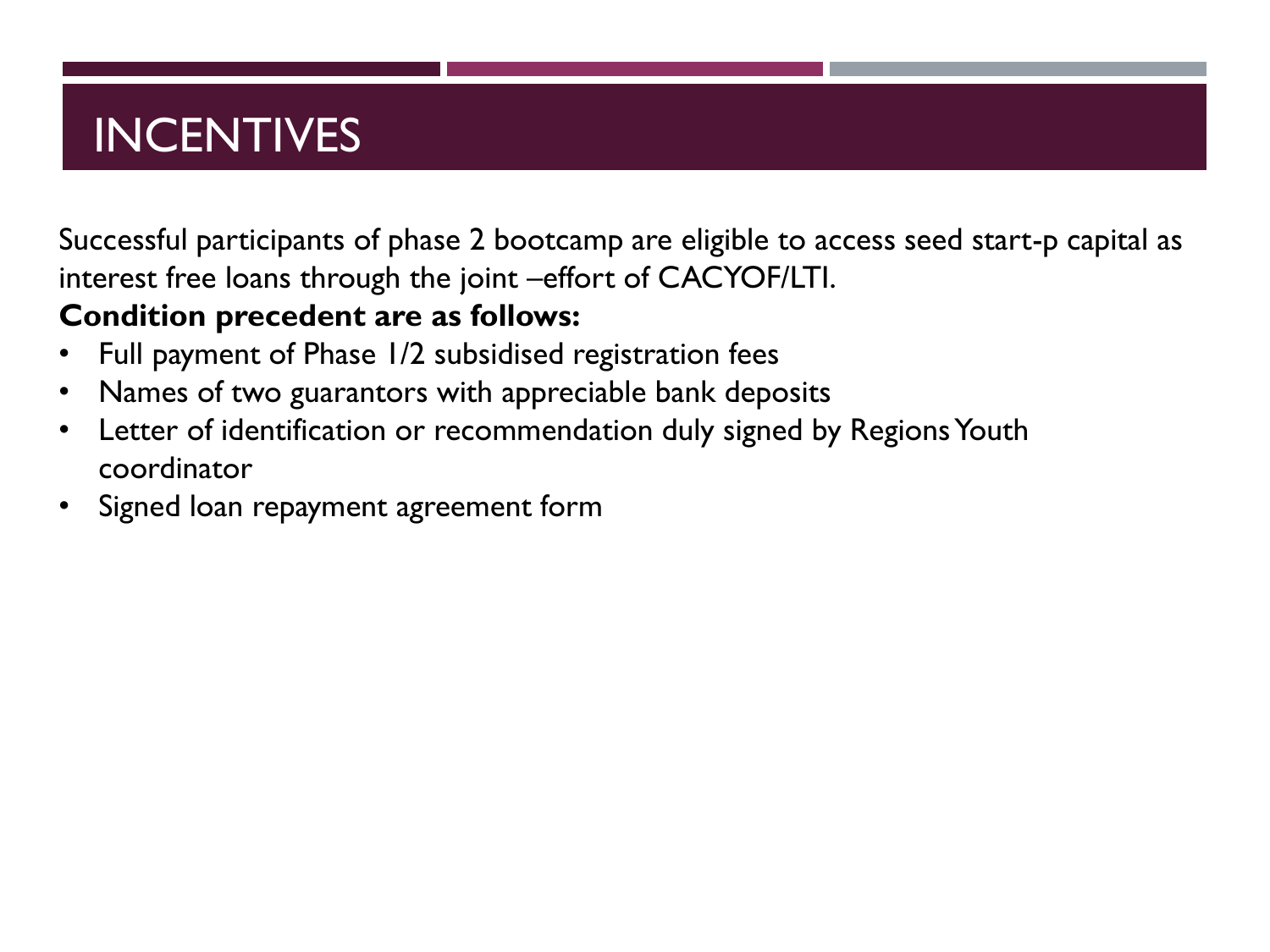### FURTHER ENQUIRIES

For more details on this project pls contact the

Capacity Development and Empowerment team of CACYOF through any of the following contacts:

- Pst. J. O. Oluwasanmi 08032226745
- Pst. Sola Oladele 0802260932
- Bro. Segun Oluwadare 08055975452
- Pst. Abraham Ekebafe 08037262899

### **Email - [cacyof.empowerment@gmail.com](mailto:cacyof.empowerment@gmail.com)**

Payment account details and process will be communicated once we receive your mail expressing interest.